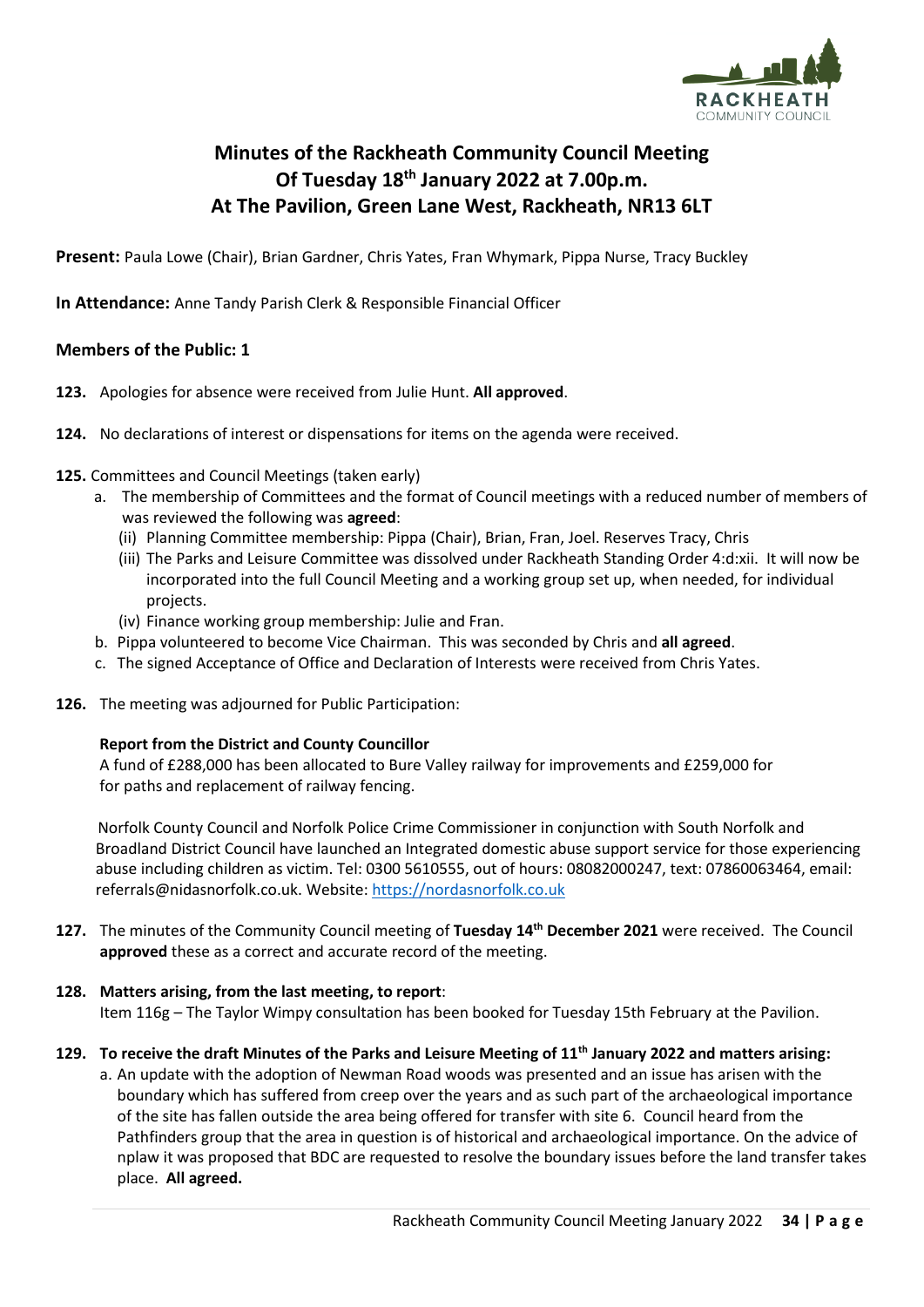- b. An update on the MUGA refurbishment was discussed and following receipt of new information it was proposed that the 3g refurbishment is put on hold until a clearer picture of the expansion of surrounding facilities is known and the demand for 3g facilities in Rackheath is better understood. **All agreed.**
- c. Suggestions on how to celebrate the Platinum Jubilee have been received from the community and the popular option was for street parties. However, these would need to be arranged by the residents of each road and the Council were looking for a more inclusive Community event so it was agreed to go for the second most popular suggestion, to hold a picnic at Jubilee Park on the Thursday Bank Holiday, 2<sup>nd</sup> June 2022. The school will be invited to get involved in some way. A working party consisting of Paula, Chris and Brian was set up to organise the event. It was proposed that money fundraised by the Council over the years to be made available in the sum of £5,000.00. **All approved**.

Fran proposed the purchase of a Platinum Jubilee bench costing £840.00 +VAT to be funded through the Platinum Jubilee budget of £500.00 and the remainder through Council reserves. **All agreed.**

d. Feedback was given following a meeting with Wroxham Youth Football Club regarding fees and use of facilities. Progress towards joint working was made and a further meeting will be arranged in due course.

### **130. Green Infrastructure**

- a. The purchase of a small slither of land adjacent to Newman Woods using funding from the Green Infrastructure fund is on hold pending the outcome of the boundary dispute discussed above.
- b. Small Green Infrastructure projects were discussed. BDC to be invited to meet with the Council to discuss the options available.

### **131. To receive a report from the Planning Committee and consider the following:**

a. Feedback was given on the Halsbury Homes Development following a meeting with BDC Planning Officers. This application will impact on the GT16 masterplan and 2 options are being considered by Taylor Wimpy pending the decision on this application. These options need to be made clear in the public consultation being held by Taylor Wimpy. Contact from Halsbury Homes to set up a meeting to discuss the plans is awaited.

#### **20212010**

Description**:** Outline Application for a mixed use residential led development with up to 350 dwellings employment land, informal and formal open space with all matters reserved except access Location: Land East of Wroxham Road, Rackheath Application Type: Planning Application Outline

Comments: No further comments to be submitted on the application until the meeting with Halsbury Homes has taken place.

#### b. **20212022**

Description: Replacement of existing portable cabin office with 2 x new units Location: 52-54 Mastercote Ltd, Wendover Road, Rackheath, NR13 6LH Application Type: Full Planning Comments: No objections.

- c. Street lighting on the Princes Park development, Green Lane West will not be required in line with the Neighbourhood Plan. **All agreed.**
- d. The road names agreed for Norfolk Homes site, The Landings were noted.

#### **132. Accounts**

- a. The payments for January 2022 **were approved** (appendix 1)
- b. The monthly bank reconciliation to 31<sup>st</sup> December 2021 was noted.
- c. The receipts for December 2021 **were noted**.

#### **133. Policy Review**

- a. The Standing Orders were reviewed and **agreed by all**.
- b. Appropriate wording was agreed to be included in the Complaints Policy to cover vexatious complaints.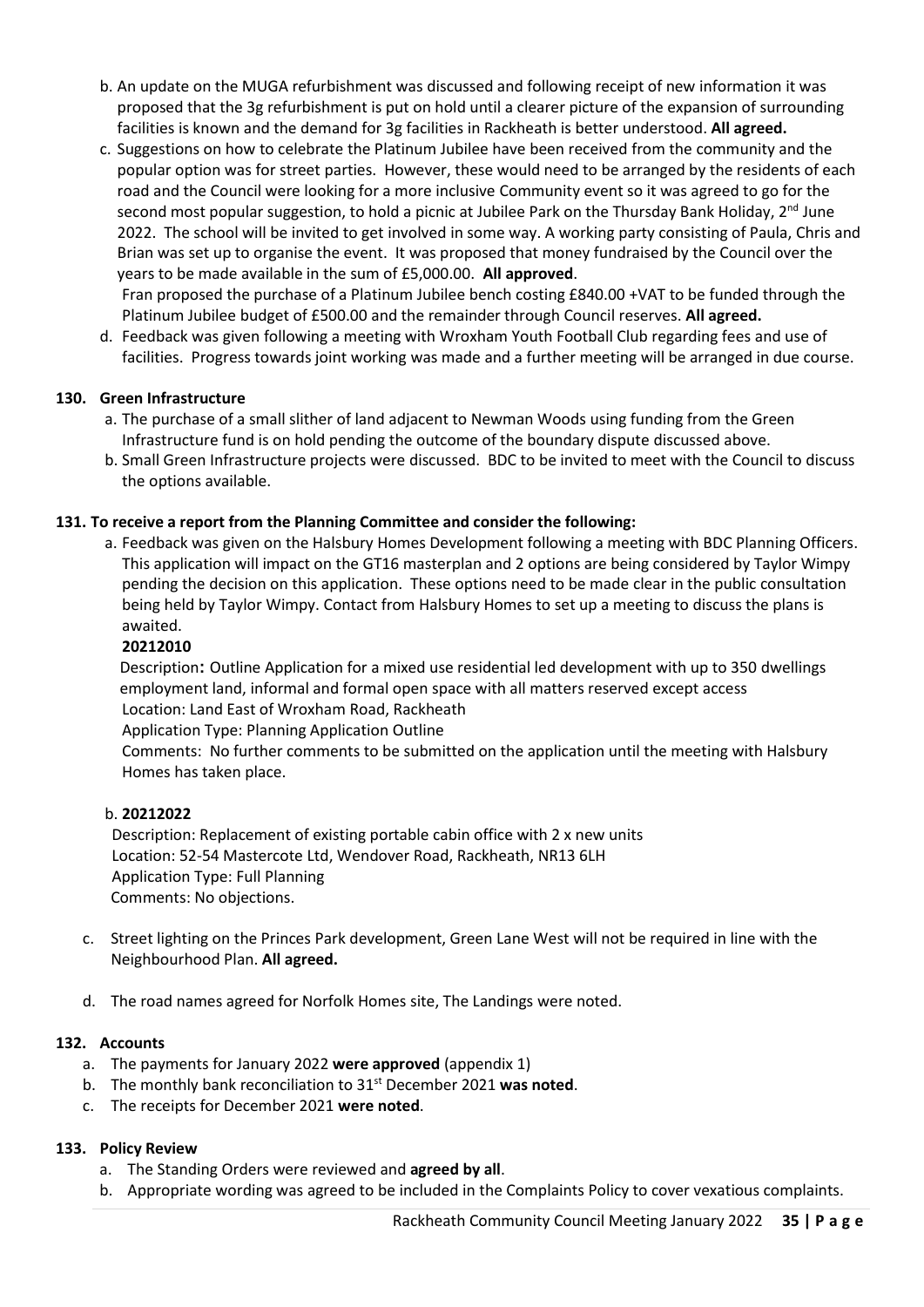### **134. To receive correspondence and agree response (if any)**

- ➢ Complaint from a local resident about the poor condition of a grass verge due to building work. *The Council will review this once the building work has been completed.*
- ➢ NPTS Subscriber News December
- ➢ Great Norwich Local Plan Examination Hearings Parish and Town Councils
- ➢ The Tree Council AGM Invitation
- ➢ Citizens Advice Bureau Request for Support
- ➢ Highways Department requesting information of work required for their next visit 14 February 2022.
- ➢ Norfolk ALC Bulletin 7 January 2022
- ➢ Norwich Western Link project update

### **135. Items for publication/media and items for the next Community Council meeting on Tuesday 8 th February 2022**

- Platinum Jubilee celebrations update
- **Ensure the Taylor Wimpy plans are available for the consultation on 15<sup>th</sup> February 2022.**

The Meeting concluded at 20:39